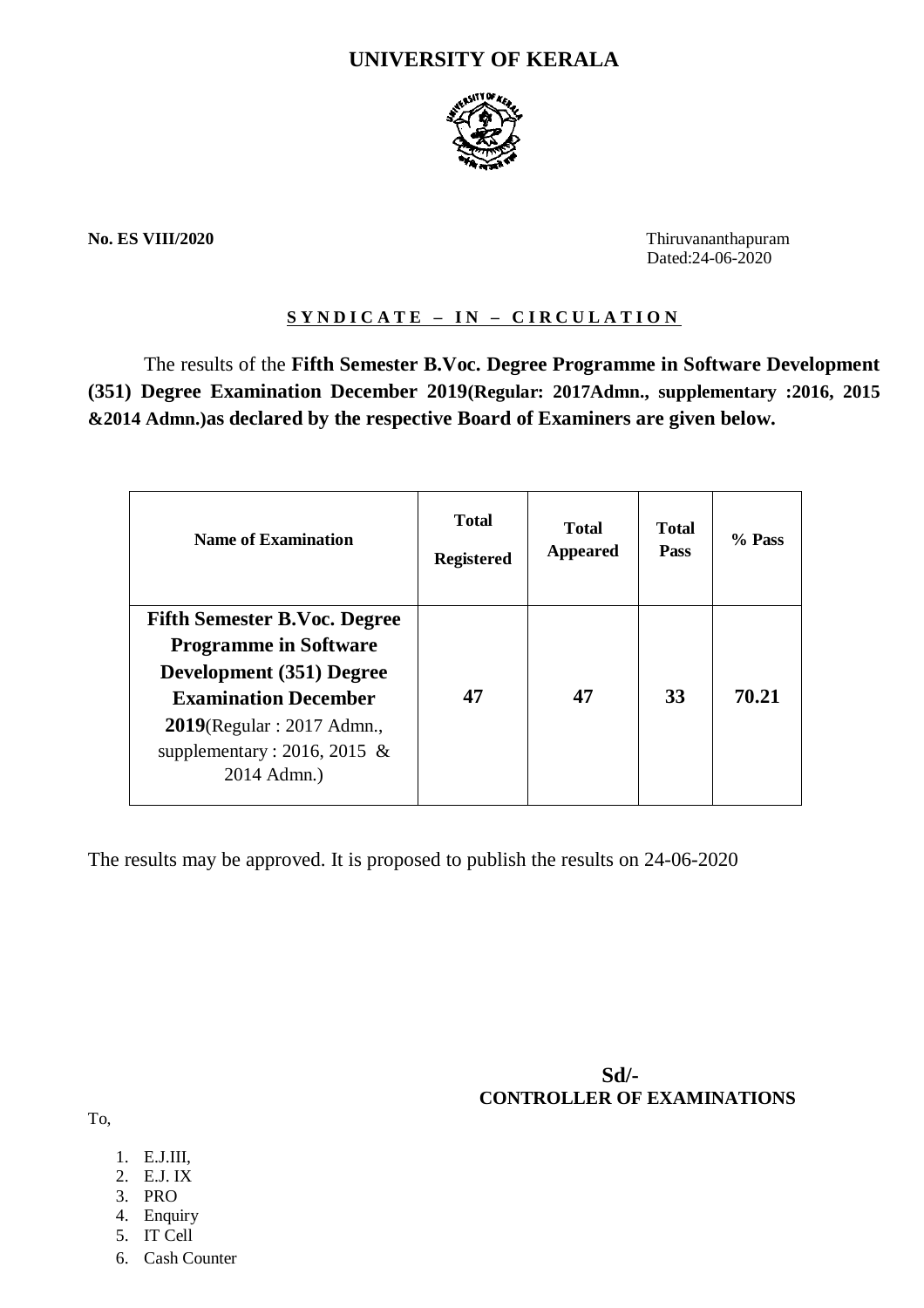

# **UNIVERSITY OF KERALA NOTIFICATION**

- 1. The following is the provisional list of Register Numbers of the successful candidates at the **Fifth Semester B.Voc. Degree Programme in Software Development (351) Degree Examination December 2019(Regular: 2017 Admn., supplementary :2016, 2015 & 2014 Admn.)**as declared by the Board of Examiners.
- 2. a) From 2015 Admission onwards, a student has to score a minimum 35% marks each for ESE & CE for a course pass. However, 40% in aggregate (CE + ESE) is required for a semester pass. b) For the successful completion of a semester, for 2014 Admission candidates a student has to score a minimum SCPA of 4.00(E Grade) A minimum of 40% (E

Grade) is required for passing a course with a separate minimum of 40% (E Grade) for Continuous Evaluation and End semesterEvaluation.

3. The last date for revaluation and scrutiny is **06-07-2020.** Candidates should make use of draft mark list available in the university website for applying for revaluation.Application for revaluation and scrutiny should be submitted through **ONLINE** only.

| <b>Course Code</b> | <b>Course</b>                        |  |  |
|--------------------|--------------------------------------|--|--|
| VS 351             | Introduction to information security |  |  |
| VS 352             | <b>Principles of Management</b>      |  |  |
| VS 353             | <b>Entrepreneurship Development</b>  |  |  |
| <b>VS 354</b>      | Programming in Java                  |  |  |
| VS 355             | <b>Software Testing</b>              |  |  |
| <b>VS 356</b>      | Software Engineering                 |  |  |
| <b>VS 357</b>      | Java Lab                             |  |  |
| VS 359             | Major Project (Phase I)              |  |  |

# **Sd/- Controller of Examinations**

University Buildings, Thiruvananthapuram Dated: 24.06.2020